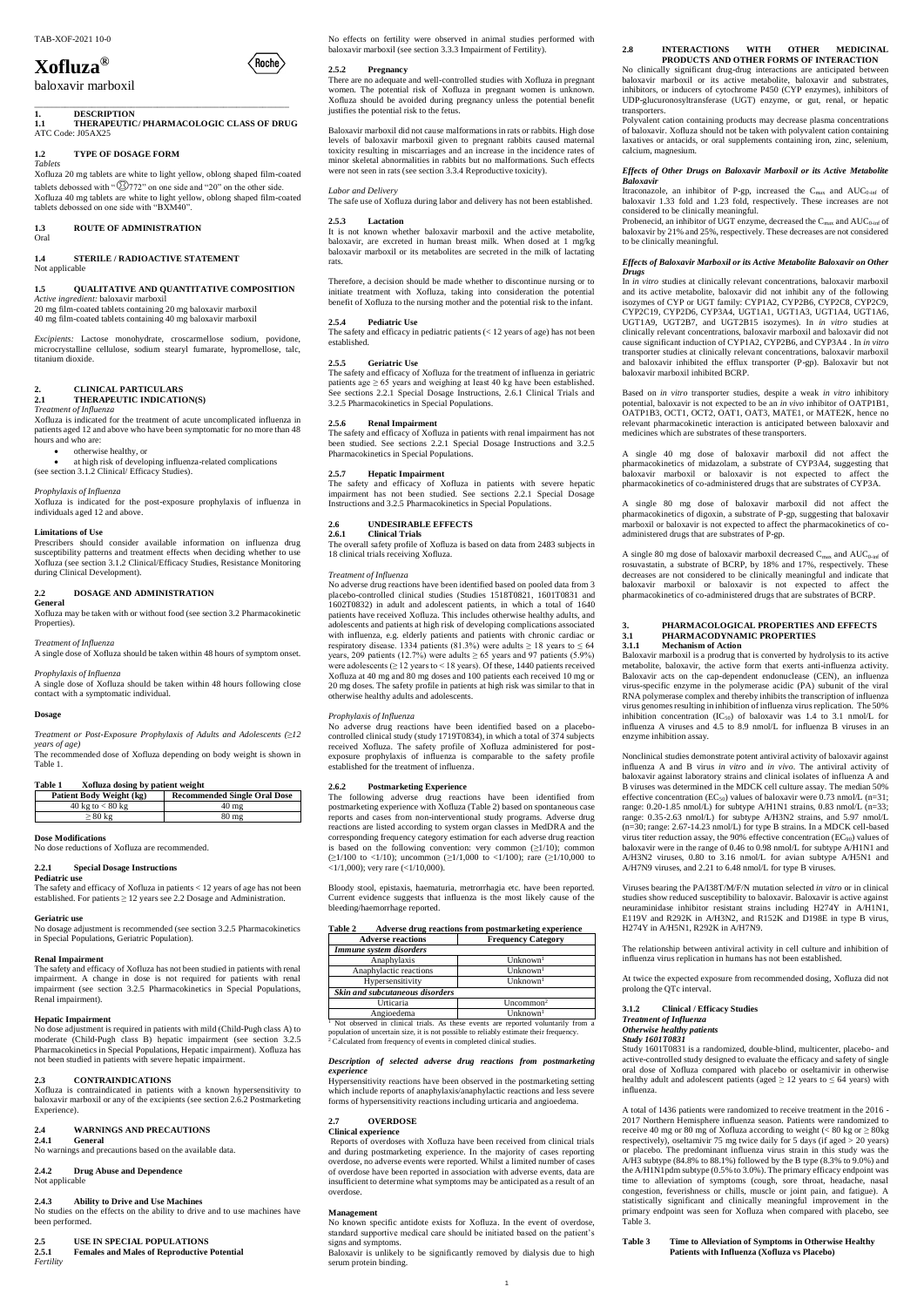| Time to Alleviation of Symptoms (Median [hours])                                                                                                                      |              |                  |             |
|-----------------------------------------------------------------------------------------------------------------------------------------------------------------------|--------------|------------------|-------------|
| Xofluza 40/80 mg<br><b>Placebo</b><br>Difference between<br>$(95\% \text{ CI})$<br>$(95\% \text{ CI})$<br><b>Xofluza and placebo</b><br><b>P-value</b><br>(95% CI for |              |                  |             |
| difference)<br>$N = 455$<br>$N = 230$                                                                                                                                 |              |                  |             |
| 53.7                                                                                                                                                                  | 80.2         | $-26.5$          |             |
| (49.5, 58.5)                                                                                                                                                          | (72.6, 87.1) | $(-35.8, -17.8)$ | ${<}0.0001$ |
| CI: Confidence interval                                                                                                                                               |              |                  |             |

When the Xofluza group was compared to the oseltamivir group, there was no statistically significant difference in time to alleviation of symptoms (53.5 h vs 53.8 h respectively), see Table 4.

#### **Table 4 Time to Alleviation of Symptoms in Otherwise Healthy Patients with Influenza (≥ 20 years of age), (Xofluza vs Oseltamivir)**

|                                                      |                                                        | Time to Alleviation of Symptoms (Median [hours])                                      |                |
|------------------------------------------------------|--------------------------------------------------------|---------------------------------------------------------------------------------------|----------------|
| Xofluza 40/80 mg<br>$(95\% \text{ CI})$<br>$N = 375$ | <b>Oseltamivir</b><br>$(95\% \text{ CI})$<br>$N = 377$ | Difference between<br>Xofluza and<br><b>Oseltamivir</b><br>(95% CI for<br>difference) | <b>P-value</b> |
| 53.5<br>(48.0, 58.5)                                 | 53.8<br>(50.2, 56.4)                                   | $-0.3$<br>$(-6.6, 6.6)$                                                               | 0.7560         |

CI: Confidence interval

 $\mathbf{I}$ 

Secondary endpoints included time to resolution of fever and culture-based assessment of time to cessation of viral shedding (by virus titer).

#### *Resolution of Fever*

Following study drug administration there was faster resolution of fever in the Xofluza group compared with the placebo group. The median time to resolution of fever in patients treated with Xofluza was 24.5 hours (95% CI: 22.6, 26.6) compared with 42.0 hours (95% CI: 37.4, 44.6) in those receiving placebo. No difference was noted in duration of fever in the Xofluza group compared with the oseltamivir group.

The median time to alleviation of symptoms was significantly shorter ( $p <$ 0.05) compared with placebo in all dose groups. At 40 mg, the median time to alleviation of symptoms was 49.5 hours (95% CI: 44.5, 64.4) in the group versus 77.7 hours (95% CI: 67.6, 88.7) in the placebo group.

#### *Antiviral Activity*

Patients treated with Xofluza showed a rapid reduction in virus titer. The median time to cessation of viral shedding determined by virus titer was 24.0 hours (95% CI: 24.0, 48.0) in the Xofluza group compared with 72.0 hours (95% CI: 72.0, 96.0) in the oseltamivir group and 96.0 hours (95% CI: 96.0, 96.0) in the placebo group.

#### *Study 1518T0821*

The phase 2 study was designed to evaluate the efficacy and safety of a single oral dose of Xofluza compared with placebo in otherwise healthy adult patients (aged  $\geq$  20 years to  $\leq$  64 years) with influenza. A total of 400 patients were randomized to one of three dose groups of Xofluza (10, 20 or 40 mg) or placebo in the 2015-2016 Northern Hemisphere influenza season in Japan. The predominant influenza virus strain was A/H1N1pdm subtype (61% to 71%) followed by B subtype (21% to 24%) and A/H3N2 subtype (5% to 13%).

#### *Resolution of Fever*

The median time to resolution of fever was significantly reduced in all dose groups compared with placebo. At 40 mg the median time was 28.9 hours (95% CI: 24.5, 34.7) versus 45.3 hours (95% CI: 35.6, 54.0) in the placebo group. Viral endpoint results were consistent with those in study 1601T0831.

## *High risk patients*

## *Study 1602T0832*

Study 1602T0832 is a randomized, double-blind, multicenter, placebo- and active-controlled study designed to evaluate the efficacy and safety of single oral dose of Xofluza compared with placebo or oseltamivir in adult and adolescent patients (aged  $\geq$  12 years) with influenza at high risk of influenza complications (e.g. asthma or chronic lung disease, endocrine disorders, heart disease, age ≥ 65 years, metabolic disorders, morbid obesity).

A total of 2184 patients were randomized to receive a single oral dose of 40 mg or 80 mg of Xofluza according to body weight (40 to  $<$  80 kg or  $\geq$  80 kg respectively), oseltamivir 75 mg twice daily for 5 days, or placebo. The predominant influenza viruses in this study were the A/H3 subtype (46.9% to 48.8%) and influenza B (38.3% to 43.5%). The primary efficacy endpoint was time to improvement of influenza symptoms (cough, sore throat, headache, nasal congestion, feverishness or chills, muscle or joint pain, and fatigue). A statistically significant improvement in the primary endpoint was observed for Xofluza when compared with placebo, see Table 5.

Study 1719T0834 was a phase 3, randomized, double-blind, multicenter, placebo-controlled study designed to evaluate the efficacy of a single oral dose of Xofluza compared with placebo in the prevention of influenza in subjects who are household members of influenza-infected patients. Influenza-infected index patients were required to have onset of symptoms for ≤ 48 hours and subjects were required to have lived with the influenzainfected index patients for  $\geq 48$  hours.

#### **Table 5 Time to Improvement of Influenza Symptoms (Xofluza vs Placebo)**

| Time to Improvement of Influenza Symptoms (Median [hours]) |                                             |                                                                                |                |
|------------------------------------------------------------|---------------------------------------------|--------------------------------------------------------------------------------|----------------|
| Xofluza 40/80 mg<br>$(95\% \text{ CI})$<br>$N = 385$       | Placebo<br>$(95\% \text{ CI})$<br>$N = 385$ | Difference between<br><b>Xofluza and placebo</b><br>(95% CI for<br>difference) | <b>P-value</b> |
| 73.2<br>(67.5, 85.1)                                       | 102.3<br>(92.7, 113.1)                      | $-29.1$<br>$(-42.8, -14.6)$                                                    | < 0.0001       |

When the Xofluza group was compared to the oseltamivir group, there was no statistically significant difference in time to improvement of influenza symptoms (73.2 h vs 81.0 h respectively), see Table 6.

#### **Table 6 Time to Improvement of Influenza Symptoms (Xofluza vs Oseltamivir)**

| Time to Improvement of Influenza Symptoms (Median [hours])                                                                                                                                                     |  |                |
|----------------------------------------------------------------------------------------------------------------------------------------------------------------------------------------------------------------|--|----------------|
| <b>Difference between</b><br><b>Oseltamivir</b><br>Xofluza 40/80 mg<br>Xofluza and<br>$(95\% \text{ CI})$<br>$(95\% \text{ CI})$<br><b>Oseltamivir</b><br>$N = 388$<br>$N = 385$<br>(95% CI for<br>difference) |  | <b>P-value</b> |
| 73.2<br>81.0<br>$-7.7$<br>(67.5, 85.1)<br>(69.4, 91.5)<br>$(-22.7, 7.9)$                                                                                                                                       |  | 0.8347         |

The proportion of asymptomatic influenza-infected (RT-PCR positive) subjects from Day 1 to Day 10 in the mITT population was similar between the treatment groups; 7.8% (29/374 subjects) in the baloxavir marboxil group and 7.7% (29/375 subjects) in the placebo group (adjusted risk ratio: 1.0 [95% CI: 0.61, 1.64],  $p = 0.9917$ ).

#### *Virus Subtype*

For patients infected with type A/H3 virus (predominant strain), the median time to improvement of influenza symptoms was shorter in the Xofluza group compared with the placebo group but not when compared with the oseltamivir group (see Table 7). In the subgroup of patients infected with type B virus, the median time to improvement of influenza symptoms was shorter in the Xofluza group compared with both the placebo and oseltamivir group.

#### **Table 7 Time to Improvement of Symptoms by Influenza Virus Subtype**

|       | Time to Improvement of Symptoms (Hours)         |                 |               |  |
|-------|-------------------------------------------------|-----------------|---------------|--|
|       |                                                 | Median [95% CI] |               |  |
| Virus | <b>Oseltamivir</b><br><b>Placebo</b><br>Xofluza |                 |               |  |
|       | 75.4                                            | 100.4           | 68.2          |  |
| A/H3  | [62.4, 91.6]                                    | [88.4, 113.4]   | [53.9, 81.0]  |  |
|       | $N = 180$                                       | $N = 185$       | $N = 190$     |  |
|       | 74.6                                            | 100.6           | 101.6         |  |
| в     | [67.4, 90.2]                                    | [82.8, 115.8]   | [90.5, 114.9] |  |
|       | $N = 166$                                       | $N = 167$       | $N = 148$     |  |

#### *Resolution of Fever*

The proportion of patients who had fever was reduced more rapidly in the Xofluza group than in the placebo group following study drug administration. The median time to resolution of fever was 30.8 hours (95% CI: 28.2, 35.4) in the Xofluza group compared with 50.7 hours (95% CI: 44.6, 58.8) in the placebo group. No clear differences between the Xofluza group and the oseltamivir group were observed.

### *Incidence of Influenza-Related Complications*

The overall incidence of influenza-related complications (death, hospitalization, sinusitis, otitis media, bronchitis, and/or pneumonia) was 2.8% (11/388 patients) in the Xofluza group compared with 10.4% (40/386 patients) in the placebo group and 4.6% (18/389 patients) in the oseltamivir group. The lower overall incidence of influenza-related complications in the baloxavir marboxil group compared with the placebo group was mainly driven by lower incidences of bronchitis (1.8% vs. 6.0%, respectively) and sinusitis (0.3% vs. 2.1%, respectively).

The proportion of patients requiring systemic antibiotics for infections secondary to influenza infection was lower in the Xofluza group (3.4%) compared with the placebo group (7.5%), and the difference between these 2 groups was statistically significant ( $p = 0.0112$ ). The proportion of patients requiring systemic antibiotics in the Xofluza group was comparable with the proportion in the oseltamivir group (3.9%).

#### *Antiviral Activity*

Patients at high risk of influenza complications, treated with Xofluza, showed a rapid reduction in virus titer and a significantly shortened time to cessation of viral shedding. The median time to cessation of viral shedding determined by virus titer was 48 hours in the Xofluza group compared with 96 hours in the placebo group and the oseltamivir group.

#### *Prophylaxis of Influenza Study 1719T0834*

A total of 749 subjects were randomized and received a single oral dose of Xofluza, according to body weight and age, or placebo, on Day 1. Subjects 12 years of age and over received 40 mg or 80 mg of Xofluza according to weight (40 to < 80 kg or  $\geq$  80 kg respectively). Subjects under 12 years of age were dosed according to body weight. The predominant influenza virus strains in the index patients of this study were the A/H3NX subtype (48.4% to 48.8%) and the A/H1N1pdm subtype (47.1% to 48.0%) followed by the B subtype (0.5% to 0.8%) according to household contact groups baloxavir marboxil and placebo, respectively. The primary efficacy endpoint was the proportion of household subjects who were infected with influenza virus and presented with fever and at least one respiratory symptom in the period from Day 1 to Day 10. Influenza virus positivity was assessed by reverse transcription polymerase chain reaction (RT-PCR), fever was defined as a body temperature (axillary)  $\geq 37.5$ °C, and respiratory symptoms were defined as having a symptom of 'cough' or 'nasal discharge/nasal congestion' with a severity of '2, Moderate' or '3, Severe' as assessed in the subject diary.

There was a statistically significant reduction in the proportion of subjects with laboratory-confirmed clinical influenza from 13.6% in the placebo group to 1.9% in the baloxavir marboxil group (see Table 8).

## **Table 8 Proportion of Subjects with Influenza Virus, Fever, and at least one Respiratory Symptom (Xofluza vs Placebo)**

**Proportion of Subjects with Influenza Virus, Fever, and at least one** 

| <b>Respiratory Symptom (%)</b> |                     |                   |                |  |
|--------------------------------|---------------------|-------------------|----------------|--|
| Xofluza                        | <b>Placebo</b>      | <b>Risk Ratio</b> | <b>P-value</b> |  |
| $(95\% \text{ CI})$            | $(95\% \text{ CI})$ | (95% CI for       |                |  |
| $N = 374$                      | $N = 375$           | risk ratio)       |                |  |
| 19                             | 13.6                | 0.14              | < 0.0001       |  |
| (0.8, 3.8)                     | (10.3, 17.5)        | (0.06, 0.30)      |                |  |

#### *Secondary endpoints*

The analysis for the secondary endpoint of proportion of subjects with

influenza virus infection (RT-PCR positive regardless of clinical symptoms) in the period from Day 1 to Day 10 demonstrated results consistent with the primary endpoint. There was a reduction in the proportion of subjects with influenza virus infection from 30.4% (95% CI: 25.8, 35.3) in the placebo group to 13.1% (95% CI: 9.9, 16.9) in the baloxavir marboxil group.*Prophylaxis of Influenza in subjects ≥ 12 years*

A total of 607 subjects 12 years of age and above were randomized and received a single oral dose of Xofluza, according to body weight and age, or placebo, on Day 1. The subgroup analysis of the primary endpoint by age revealed the proportion of symptomatic influenza-infected (RT-PCR positive) subjects from Day 1 to Day 10 was lower in the baloxavir marboxil group than in the placebo group for subjects 12 years of age and older (1.3% vs. 13.2%, p < 0.0001).

## *Resistance Monitoring during Clinical Development*

Cell culture: Influenza A virus isolates with reduced susceptibility to baloxavir have been detected by serial passage of virus in cell culture in the presence of increasing concentrations of baloxavir. Reduced susceptibility of influenza A virus to baloxavir was observed in amino acid substitutions I38T (H1N1 and H3N2) and E199G (H3N2) in the polymerase acidic (PA) protein of the viral RNA polymerase complex. Influenza B virus isolates with reduced susceptibility to baloxavir have not been detected in cell culture.

Clinical studies: Influenza A virus isolates with treatment-emergent amino acid substitutions in the PA protein at position I38T/F/M/N associated with > 10 fold reduced susceptibility to baloxavir and influenza B virus isolates with treatment-emergent amino acid substitutions in the PA protein at

position I38T associated with > 5 fold reduced susceptibility to baloxavir were observed in clinical studies. In addition, the E23K substitution, associated with a 5-fold reduced susceptibility to baloxavir, was observed in some influenza A virus isolates. The clinical impact of this reduced susceptibility is unknown.

No pre-treatment isolates, with amino acid substitutions associated with reduced susceptibility to baloxavir, were found in the clinical studies. Prescribers should consider available information from the CDC on influenza virus drug susceptibility patterns and treatment effects when deciding whether to use Xofluza.

In the phase 3 study in otherwise healthy patients (1601T0831), PA/I38T/M were detected in 36 of 370 patients (9.7%) in the Xofluza treatment group. In the phase 3 study in high risk patients (1602T0832), PA/I38T/M/N were detected in 15 of 290 patients (5.2%) in the Xofluza treatment group.

In the phase 3 study of post-exposure prophylaxis treatment-emergent mutations PA/I38T/M were found in 10 of 374 (2.7%) baloxavir marboxiltreated subjects. PA/I38 substitutions were not detected in placebo-treated subjects, with the exception of 2 subjects who received baloxavir marboxil as rescue medication.

#### *Cross Resistance*

No single amino acid substitution has been identified that could confer crossresistance between baloxavir and neuraminidase inhibitors (e.g., peramivir, oseltamivir, zanamivir). However, a virus may carry amino acid substitutions associated with reduced susceptibility to baloxavir in the PA protein and to neuraminidase inhibitors in the neuraminidase and may therefore exhibit reduced susceptibility to both classes of inhibitors. The clinical relevance of phenotypic cross resistance evaluations has not been established.

## **3.1.3 Immunogenicity**

#### *Immune Response*

Interaction studies with influenza vaccines and baloxavir marboxil have not been conducted. In studies of naturally acquired and experimental influenza, treatment with Xofluza did not impair normal humoral antibody response to infection.

## **3.2 PHARMACOKINETIC PROPERTIES**

After oral administration, baloxavir marboxil is extensively converted to its active metabolite, baloxavir, predominantly by arylacetamide deacetylase in the gastrointestinal lumen, intestinal epithelium, and liver. The plasma concentration of baloxavir marboxil was very low or below the limit of quantitation (< 0.100 ng/mL).

The pharmacokinetic parameters of baloxavir in Japanese healthy adult subjects after a single oral administration of 40 mg baloxavir marboxil in the fasted and fed states are summarized in Table 9. The pharmacokinetic parameters of baloxavir in Caucasian healthy adult subjects after a single oral administration of 80 mg baloxavir marboxil in the fasted state are summarized in Table 10.

#### **Table 9 Pharmacokinetic Parameters of Plasma baloxavir in Japanese healthy subjects after Administration of a Single Oral Dose of 40 mg of baloxavir marboxil in the Fasted and Fed State**

|                                    | Geometric Mean (CV%) |                  |  |
|------------------------------------|----------------------|------------------|--|
| <b>Parameters</b>                  | Fasted               | Fed              |  |
| N                                  | 14                   | 14               |  |
| $C_{\text{max}}$ (ng/mL)           | 130(24.1)            | 67.6(40.0)       |  |
| $Tmaxa$ (hr)                       | 4.00(3.00, 5.00)     | 4.00(0.50, 5.00) |  |
| $AUC_{0\text{-last}}$ (ng · hr/mL) | 6932 (19.2)          | 4406 (38.8)      |  |
| $AUC_{0\text{-inf}}$ (ng ·hr/mL)   | 7086 (19.6)          | 4540 (39.1)      |  |
| $t_{1/2,z}$ (hr)                   | 93.9 (21.6)          | 97.5 (22.8)      |  |
| CL/F (L/hr)                        | 4.78 (19.6)          | 7.45(39.1)       |  |
| $V_z/F(L)$                         | 647 (19.1)           | 1050(35.6)       |  |

<sup>a</sup> Median (Min, Max)

#### **Table 10 Pharmacokinetic Parameters of Plasma Baloxavir in Caucasian healthy subjects after Administration of a Single Oral Dose of 80 mg of Baloxavir Marboxil in the Fasted State (Study 1612T081C)**

| Parameters                        | Geometric Mean (CV%) |
|-----------------------------------|----------------------|
| N                                 | 12                   |
| $C_{\text{max}}$ (ng/mL)          | 145 (25.4)           |
| $AUC_{0-last}$ (ng $hr/mL$ )      | 6305 (21.2)          |
| $AUC_{0\text{-inf}}$ (ng · hr/mL) | 6551 (22.5)          |
| $t_{1/2,z}$ (hr)                  | 79.1 (22.4)          |
| CL/F (L/hr)                       | 10.3(22.5)           |

#### **3.2.1 Absorption**

Following a single oral administration of 80 mg of baloxavir marboxil, the time to achieve peak plasma concentration (T<sub>max</sub>) of baloxavir was approximately 4 hours in the fasted state. The absolute bioavailability of baloxavir marboxil has not been established.

#### *Food effect*

A food-effect study involving administration of baloxavir marboxil to healthy volunteers under fasting conditions and with a meal (approximately 400 to 500 kcal including 150 kcal from fat) indicated that the  $\hat{C}_{\text{max}}$  and AUC of baloxavir were decreased by 48% and 36%, respectively, under fed conditions. T<sub>max</sub> was unchanged in the presence of food. In clinical studies with influenza patients where Xofluza was administered with or without food, no clinically relevant differences in efficacy were observed.

#### **3.2.2 Distribution**

In an *in vitro* study, the binding of baloxavir to human serum proteins, primarily albumin, is 92.9% to 93.9%. The apparent volume of distribution of baloxavir following a single oral administration of 80 mg of baloxavir marboxil is approximately 1180 liters in Caucasian patients and 647 liters in Japanese subjects.

#### **3.2.3 Metabolism**

*In vitro* studies revealed that arylacetamide deacetylase in the gastrointestinal lumen, intestinal epithelium, and the liver mainly contributes to the conversion from baloxavir marboxil to baloxavir and baloxavir is primarily metabolized by UGT1A3 with minor contribution from CYP3A4.

In the human mass balance study, after administration of a single oral dose of 40 mg of [<sup>14</sup>C]-labeled baloxavir marboxil, baloxavir accounted for 82.2% of the plasma AUC for total radioactivity. Baloxavir glucuronide (16.4% of the plasma AUC for total radioactivity) and (12aR,5R,11S) sulfoxide of baloxavir (1.5% of the plasma AUC for total radioactivity) were also